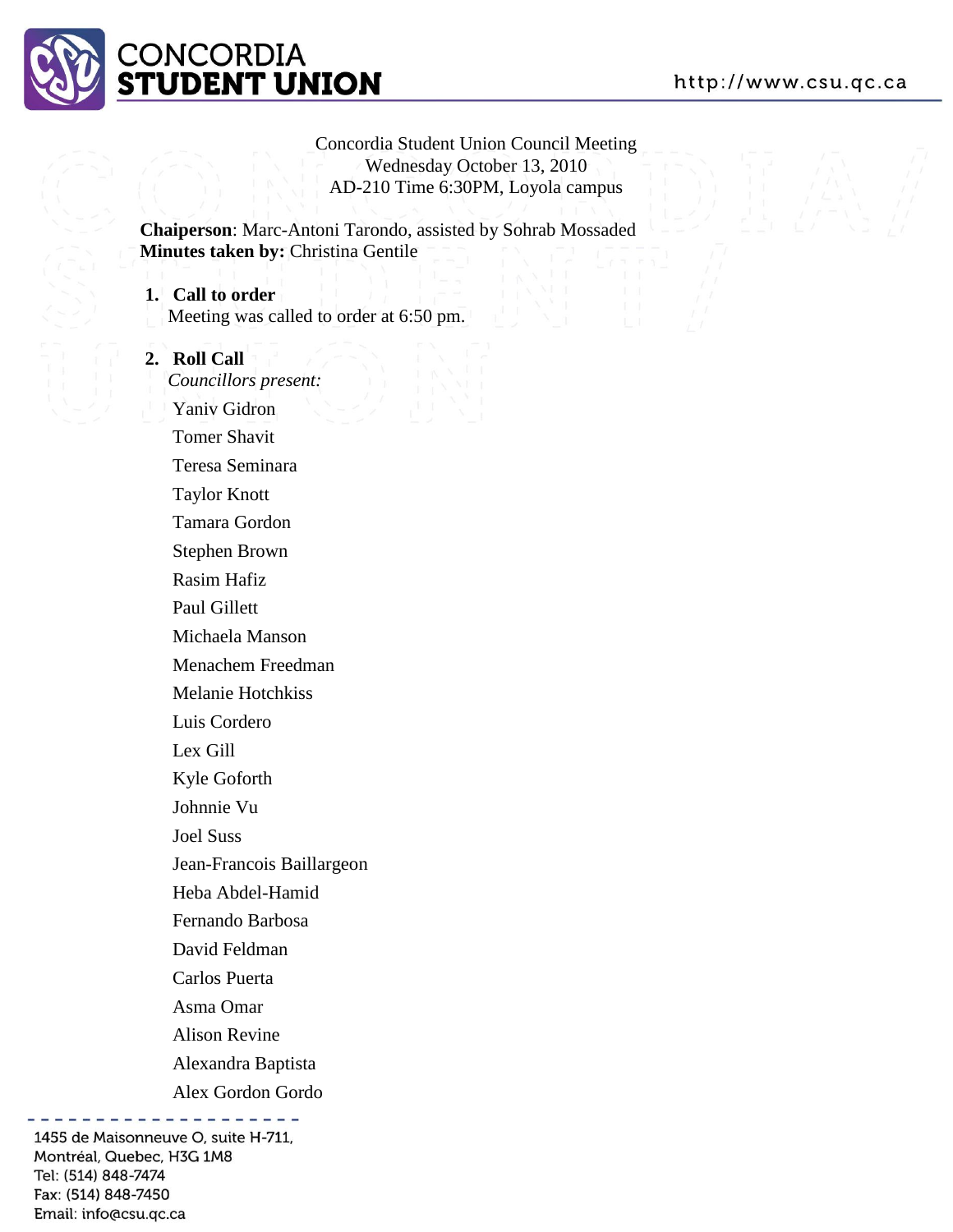

Abdullah Husen

Aaron Green

*Executives Present:* Heather Lucas Morgan Pudwell Adrien Severyns Andres Lopez Ramy Khoriaty Hassan Abdullahi Zhuo Ling (arrived later)

#### **3. Approval of the agenda**

Motion by Cox to move 7.2 up to before executive reports, seconded by Suss **MOTION PASSES**

Motion to amend 11.1.5 policy reform, 11.21 sustainability, 11.22 (academic),

11.2.3 (Loyola)

Motion to amend the agenda to include those changes

#### **MOTION PASSES**

Motion to approve the agenda, seconded by Seminara **MOTION PASSES**

#### **4. Approval of the minutes and business arising**

Green asks about the lists of members appointed, chairperson says it was sent Motion to approve the minutes by Green Motion passes

#### **5. Chairperson's report**

Tarondo encourages everyone to wait for their chance to speak, keep it brief, don't repeat points, limit to 2 points per discussion

Councillors ask about clarifications about Robert's Rules

*Motion by Cox* – whereas accountability and transparency are important to the CSU, whereas making council meetings accessible to the most students possible is a priority for the CSU, be it resolved CUTV be invited to film and make available all council meetings. CUTY representative says there is no bylaw that prohibits CUTV to film the council meetings, there have already been motions to allow CUTV to film, when entering public office, individuals' right to privacy change, not everyone can come to the CSU meetings Husen asks that since there is no bi law prohibiting CUTV to film, so why are we discussing this?

Cox explains that CUTV is filming now, before other CSU executives claimed that CUTV wasn't allowed to film (which was illegal) so now we are council needs to vote on this motion in order to extend the invitation to CUTV to come, promoting transparency at the CSU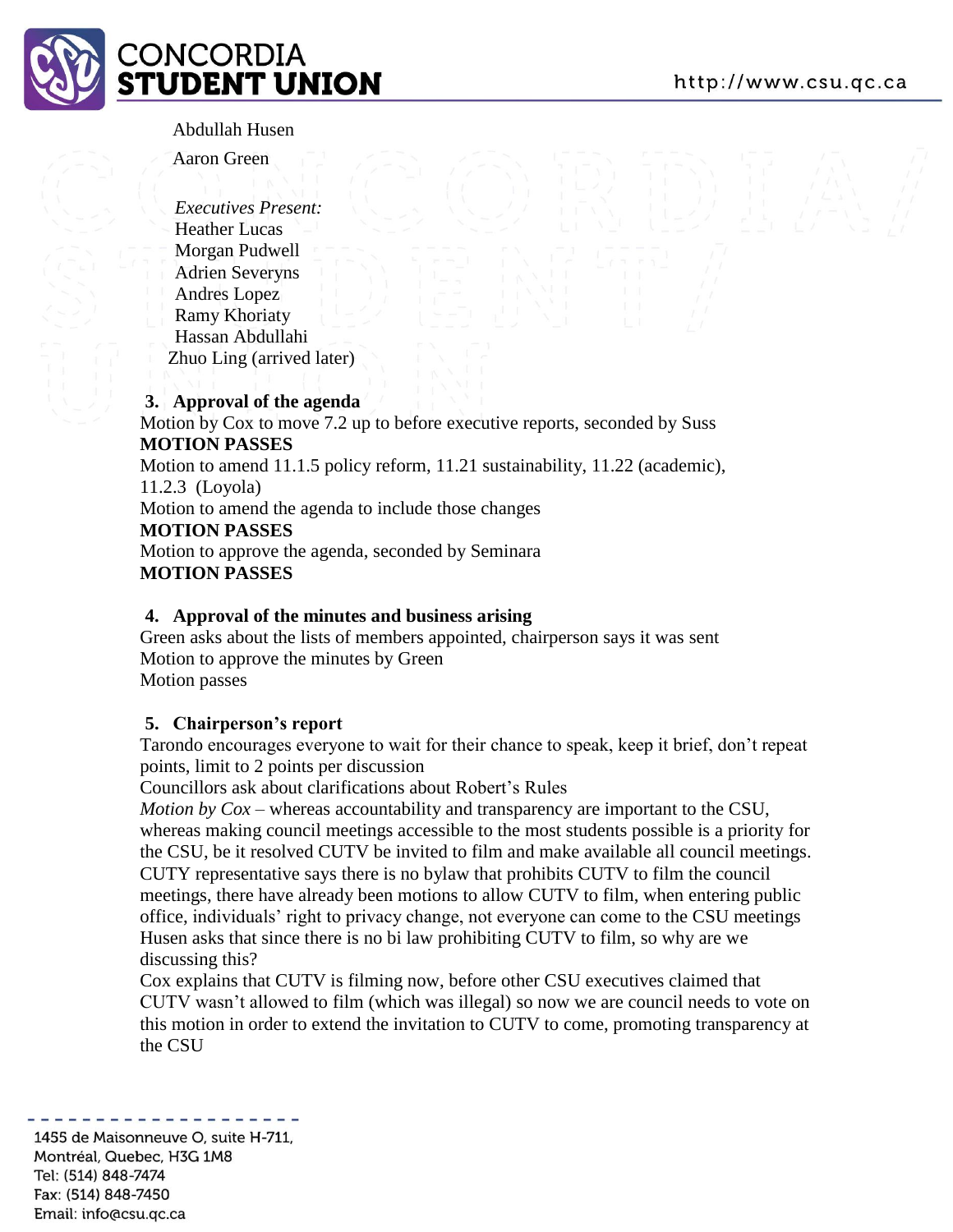# **CONCORDIA** STUDENT UNION

Gill says that meetings are always recorded by the secretary, some councillors are uncomfortable with being recorded, but the benefits of being filmed outweigh the costs, we owe it to the students

Green says he is against CUTV filming, he says newspapers are good enough, he trusts the secretary to record minutes accurately. He believes it will discourage students from actually coming to the meetings, he feels it invades his privacy, filming will take quotes out of context and it will never recreate the atmosphere of the meeting

Suss reminds council that the motion is to invite CUTV to film the meeting, since they are already allowed.

Point of information: Gordon asks, if we vote no, will they continue filming? Cox answers yes, CUTV will continue to film

Point of information: Lucas asks, will it cost CUTV anything?

CUTV rep answers that they are a fee levy independent of the CSU, it is their decision and their right to be here, maybe the CSU would like to have it filmed out of their own budget, right now CUTV pays, there's no cost to the CSU

Knott asks if this will this mandate CUTV to film us? Will the council meetings be edited?

Gill explains that it only extends the invitation to them to film

CUTV rep explains that no cutting of arguments or major editing of meeting will happen, it will only be edited for aesthetic purposes

Cox says it should be chopped up into segments according the agenda

Lucas likes the idea and spirit and spirit of the motion, but thinks it will cause councillor intimidation, fear that councillors will pressured, contributes to student apathy, infringes on councils right to be there, we have a secretary and so minutes are available to everyone

Andre points out that in minutes just the final result of the vote is reported, who voted for what should not be available

Suss explains that intimidation factor will already be there, they are free to film anyway Manson says that the minutes and student newspapers argument is not good because people access information through visual media these days, filming provides appropriate access for the time in which we live, the argument that it will increase student apathy is unfounded, having better access to these things will help students be more engaged in student life

Khoriaty reminds councillors they can motion against CUTV filming

Baptista says that she feels uncomfortable being filmed, transparency and accountability is already being taken care of

Severyns says that this meeting is not held in a public area, it's a reserved place. if a grad student wants to come, they need permission. Since it's not a public area, a person has the right not to be filmed, he can sue CUTV

Pudwell reminds councillors about vote by secret ballot in which CUTV wouldn't capture on film

Cox also has confidence in newspaper and secretary, but wants to give people a window into the council meeting, as for the discourages attendance argument – people don't come to the meetings for pure interest, won't discourage attendance because people don't come as it is, people will be more motivated to come after they have seen the video online, when someone is quoted in the newspaper, it's very easily taken out of context, video is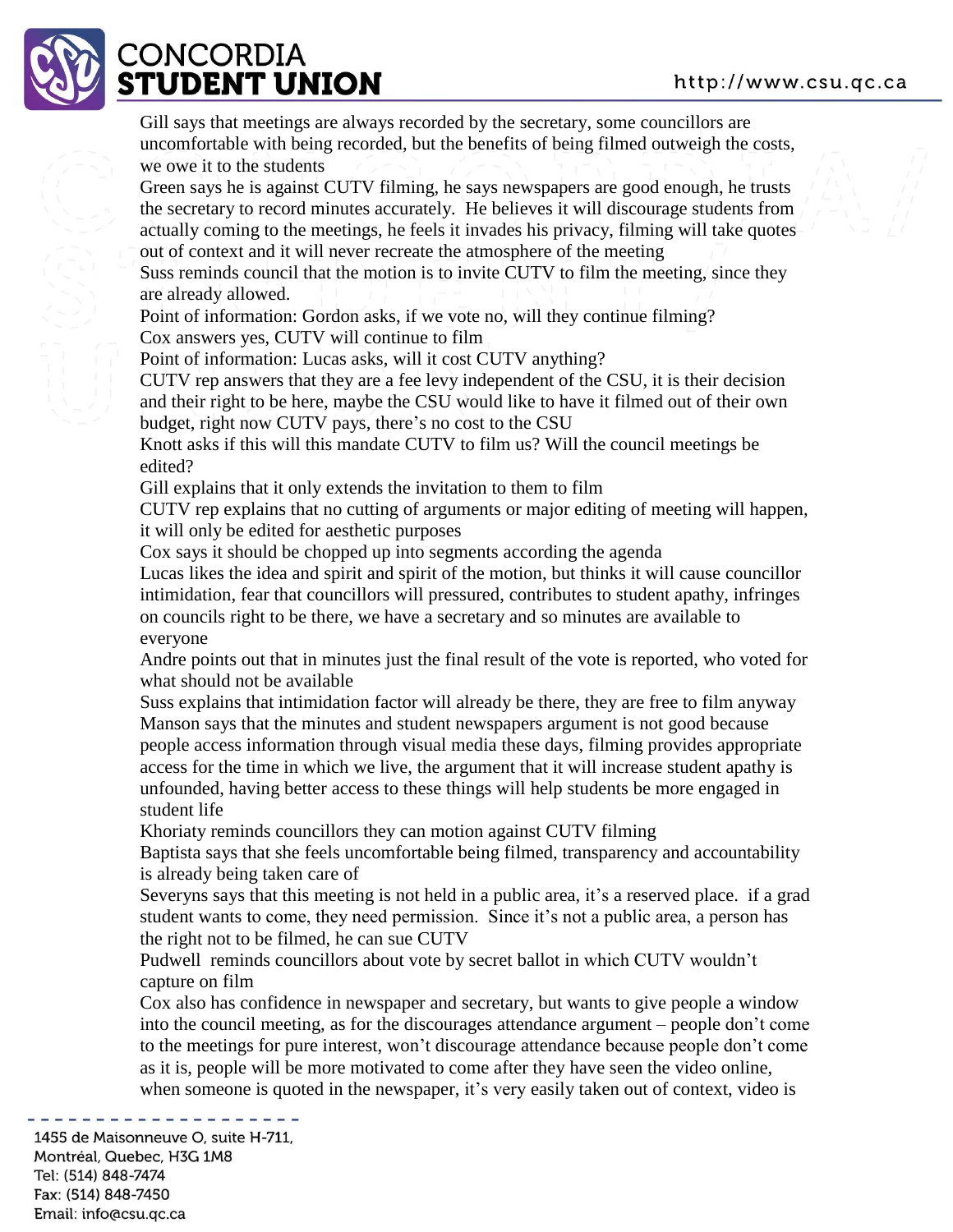

better, the newspaper can record how we vote, these meetings are in a public area, students will be upset if we reject CUTV now, it's a good thing if students can see how you vote, people will get to know you, involves those students who elected you, don't be afraid, its good PR, democracy, allowing access to the largest number of people, students should be happy with how you vote, if they are not happy they should be able to tell you, show students we want to do things differently, we have nothing to hide, we will do it publicly, it's a terrific opportunity, let's be different, let's show the students that we care more about them

Gillett motions to call the question Seconded my Cox Motion passes

# **VOTE ON THE MOTION:**

"whereas accountability and transparency are important to the CSU, whereas making council meetings accessible to the most students possible is a priority for the CSU, be it resolved CUTV be invited to film and make available all council meetings."

# **MOTION FAILS**

Point of information, Lucas, says that CUTV can't be here because they weren't invited Sohrab clarifies on point of information

Cox says they can't pass any motion that violates the law. Cox says he has the right to film the meeting and that he will do that if someone motions to kick out CUTV Khoriaty wants vote numbers

Husen reminds council that they can move to closed session if they need to discuss something private

Green says CUTV needs consent from students, according to personal information and documents act

Cox says that doesn't apply to a public meeting

Point of order, Cox says it's not on the agenda whether we should be filmed, needs to be put on the agenda for the next meeting

Abdel-Hamid says filming violates her civil rights, shouldn't that take presidence over the agenda

Mossaded explains we must stick to the agenda, submit the motion to council and we will discuss it at the next meeting

Severyns says this is not a public meeting

Abdullahi says CUTV should stop filming and then we can clarify the issue later Cox says we need to stick to the agenda

Abdel-Hamid motions to have a recess to look up more about this issue

Motion seconded by Gordon

Cox clarifies that he knows that this is a public meeting

# **VOTE ON MOTION TO TAKE A RECESS**

### **MOTION PASSES** at 7:34

7:50 meeting continued

Tarondo tells council that should the meeting go very late, taxis will be reimbursed up to 20\$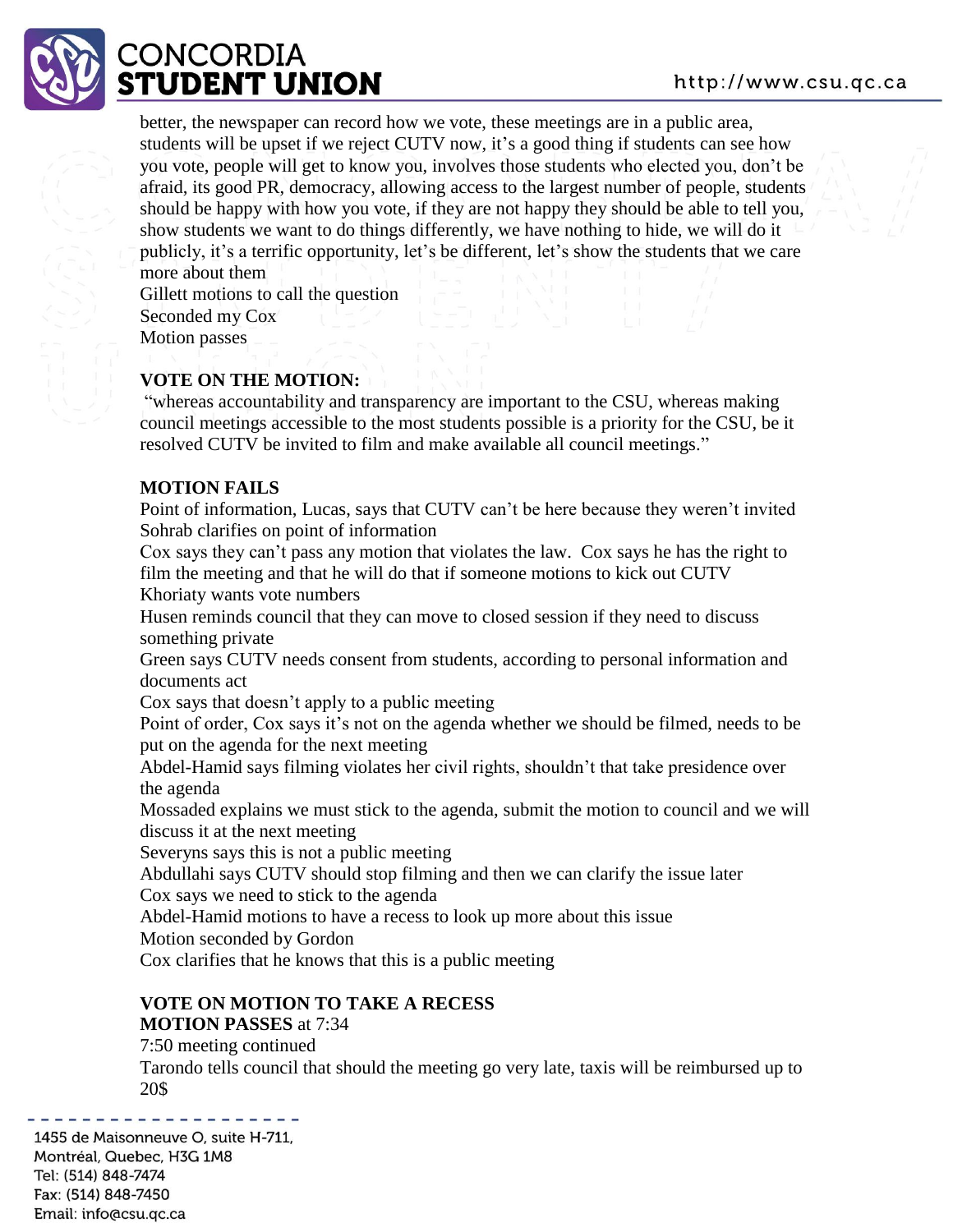# **CONCORDIA :TUDENT UNION**

Tarondo states that CUTV was invited here, issue will be brought up next time, these are open meetings, CUTV are undergrads, we need to move on

Severyns, point of personal privilege, tells council to have them stay in room without filming, the earlier motion failed therefore letting CUTV film this meeting shouldn't be done, council should vote against it

Tarondo says they must move on with this agenda

Severyns argues that CUTV, motion failed, therefore they should leave

Tarondo decides that CUTV will stay

Abdullahi says that the motion to invite CUTV failed, therefore they are not invited Tarondo says they invited them today, another motion can be for future meetings, appreciates personal privilege, but they have to move on

# **6. Executive Reports**

- a. President Heather Lucas
	- b.  $\forall$ P Loyola and Advocacy Hassan Abdullahi
	- c. VP Sustainability and Promotion Morgan Pudwell
	- d. VP External and Projects Adrien Severyns
	- e. VP Student Life Andres Lopez
	- f. VP Clubs and Outreach Rami Khoriaty
- g. VP Finance Zhuo Ling (absent at this time, present by Heather Lucas)

Please see detailed executive reports attached.

Green is confused over ATM fees collected during Reggies and outside JAVA U, where does the money go? (50 cents per transaction)

Lucas says that Ling can respond once he arrives

Manson asks what the CSU is going about BOG trying to shrink the number of student reps,

Lucas answers that the CSU hasn't taken a stance on it yet

Cox tells council that the ATM fee is 1.50, not 50 cents per transaction, doesn't like that Reggies is taking money from students on one hand and using it for students on the other hand, doesn't agree, thinks it should be a subsidized ATM machine

Hotchkis says that she couldn't fill out the CSU survey about living conditions

Severyns answers that their study was focused on undergrads, undergrads at McGill were not taking in to account, offered a more decentralized research side, every page that would be drafted in French will be translated in a day in English, research is 250 page document, suggests we need 25-30 page document that is more accessible to easier to read for students

Gill tells council that Windsor did submit a position with regards to CFS, they got 3000 votes to leave CFS, school number 14 in 16 months

# **7. New Business**

7.1 Proposal for Fee Levy Increase – Student Center

Severyns presents a Powerpoint presentation

Severyns suggests students fee to increase 0.5\$ per credit and that a referendum question be brought to students

Suss says students voted against it by 72 % last year, what has changed?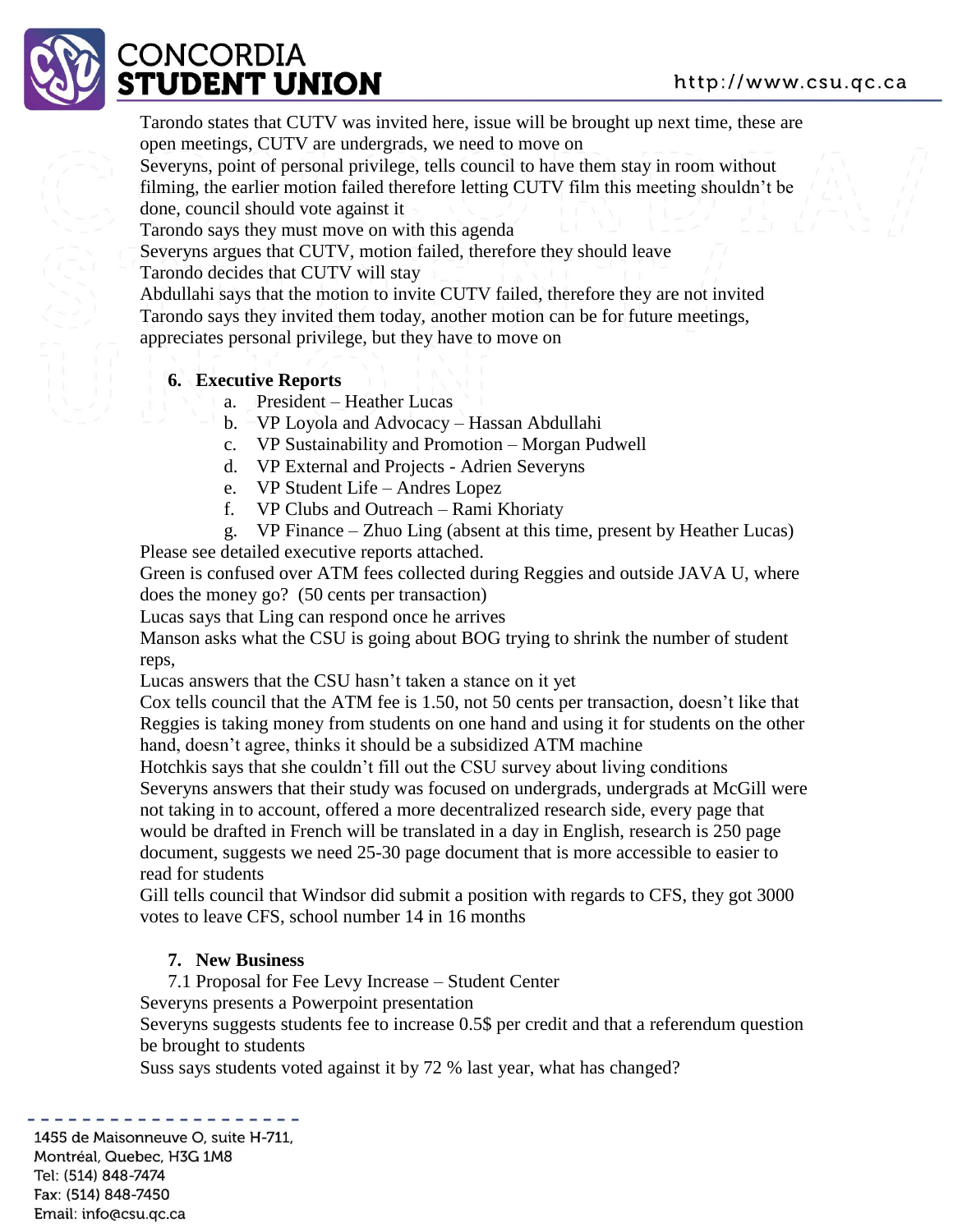

Severyns says that the project has evolved over the summer, land is not acquired yet, will be in 1 or 2 years, students voted against student center because the other 4 referendum questions on the ballot were negative...."poster vote no, no and only no"

Knott says that 72 percent of students already voted no, why should we vote for it now, we need to represent our students, the motives of this student center are fuzzy, why hasn't the cost been alleviated? Why are we still asking the same question?

Severyns says that council voted against the 2.5 \$ increase all at once, now it's a 0.5 \$ per credit, per semester, therefore the referendum question is different

Cox clarifies that it will increase to 50 cents, then a dollar, then  $1.5$ , then  $2.5$ ... he states that the question is misleading and that it invites students to misunderstand, worded in a very tricky way, be clear about what you're asking.

Cox says that student center is important, to clarify, commercial enterprises shouldn't be invited, should be student run shops, explicit space for tabling and political activity by students, not reclaiming our space – building a new space.

Cox also asks: why do we need to give up 38 percent up to the administration? Says this is a better proposal than a few years ago, but it's still not good enough, should be administered entirely by the students

Cox states again that referendum question is misleading

Severyns says that the question was drafted by the CEO, it's been approved therefore it's not misleading, it's a staggering increase for the benefit of the students, we're doing it slowly to make it easier on the students rather than rushing through it,

Pudwell says to put question up so council can see it

Cox doesn't care that the CEO reviewed it, question needs to be clear

Severyns says go see the CEO about your concern, we are taking a different approach then last year, spaces will be run by the board, students will have the last say on what gets put in there, whatever students want, the administration is important because it provides services to students, administration keeps cracking down on space, the student center will have administrative offices as long as they are there to serve students, we are the only campus in Canada not to have a student center

Mason doesn't think that students were be confused by the NO campaign, insulting because students can read, wants more clarification as to why administration will own some part of it, she asks what would become of the student spaces we have right now? ie. Health services, financial etc.

Severyns says the university would own 38 %, the students own the majority, the students will have the final vote, any decisions will be made by the students. He says he knows that students know how to read, this is why they are bringing back the question, according to the survey, most students agree, there is a clear demand for the student center, let them vote again

Cox asks if there was the cost of the student center included in the survery – cost wasn't included.

Severyns says a staggering increase will help students, the vacated space that would result would belong to the university, services won't have to pay the administration anymore for rent

Abdullahi says that last year's campaign was different, we built off them, student body should be given a second chance to vote on the same topic, help us and well make the question clearer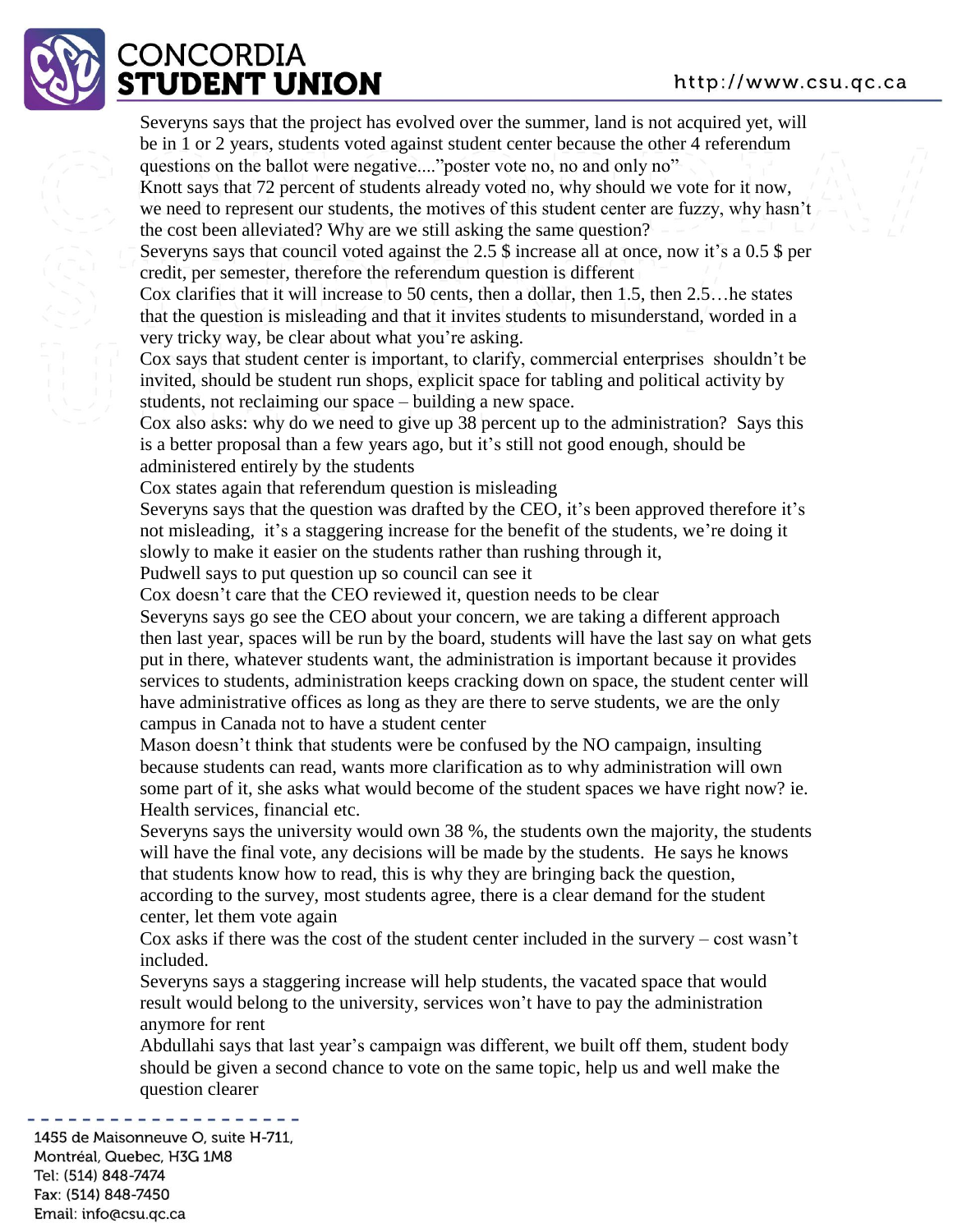# **CONCORDIA STUDENT UNION**

Gillett says that last year it was a massive fail, 2.5 \$ didn't work, were looking for the same amount in the end. If it fails, then the whole campaign was a waste of time, suggests changing it to 1 dollar a credit Manson reminds council that the current levy is 2 \$ a credit Freedman asks how much a would referendum cost Severyns responds: 750 \$ Knott asks how much would a campaign would cost Severyns responds: 375 \$ Suss asks council to consider why 72 percent of students voted against it. Maybe it's a because of the proposal, not the cost itself, and not because of a NO campaign. Maybe it's the plan itself that's holding it back, we should amend the referendum question, it's not different enough besides the cost. It's worthwhile to examine all the parts of it, and change it so it becomes more appealing Severyns says students voted against it in the survey for 2 reasons: the price and the no campaign, he invites Suss and other councillors to his office so he can show them Husen says it would be a good idea to amend the motion, but if we don't like the motion, we shouldn't amend it on the spot, we can revisit it for a future meeting Cox (point of information) reminds council that there is a deadline for the motion to be on the ballot. The new motion wouldn't be eligible for this semester for referendum because we need approval 35 days in advance Green compares our campus to what McGill has, we don't have enough student space Hafiz says that other universities have independent club spaces, there are a lot of opportunities for us to grow as a student union, last year the same questions were asked, let's just give the students the chance, they will decide, the motion is clear Hotchkiss says that fee levy groups were penalized because of No campaign. If we believe that student centre question didn't pass last year because of then why are we changing the question? We should mention at the end of the question that the total increase is 2.5 \$, we need to fight for student space, it's not right to make the students pay to get our space back, we should fight for that space back while we do our student center fighting, it's not ok that the admin took the space Abdel-Hamid thinks the no campaign did affect the ballots, asks if there will be any other referendum questions this time, Severyns answers no

Brown asks how do we plan a good campaign? In the end, spending 2.5 will save you money later on....we need to address this, people who are going to be using it won't want to spend, fighting for student space with the administration has been lost – student body is growing and we need classes, that takes priority, things that seem less important to administration will get bumped, let's not waste time doing that, let's fight for power over our own space, let's target the benefits more and show students how the cost is fair. Pudwell says that 0.5 cents per credit per semester is effective because the gradual change is a gradual adjustment, graduating students won't have to pay as much right away, students who are here longer will pay more

Gidron says it'll be important that campaign tell students why 0.5 cent increase is good Cox proposes a motion:

" whereas putting questions to referendums is a good idea, whereas the question could be more clear, be it resolved that the motion be changed to:  $-$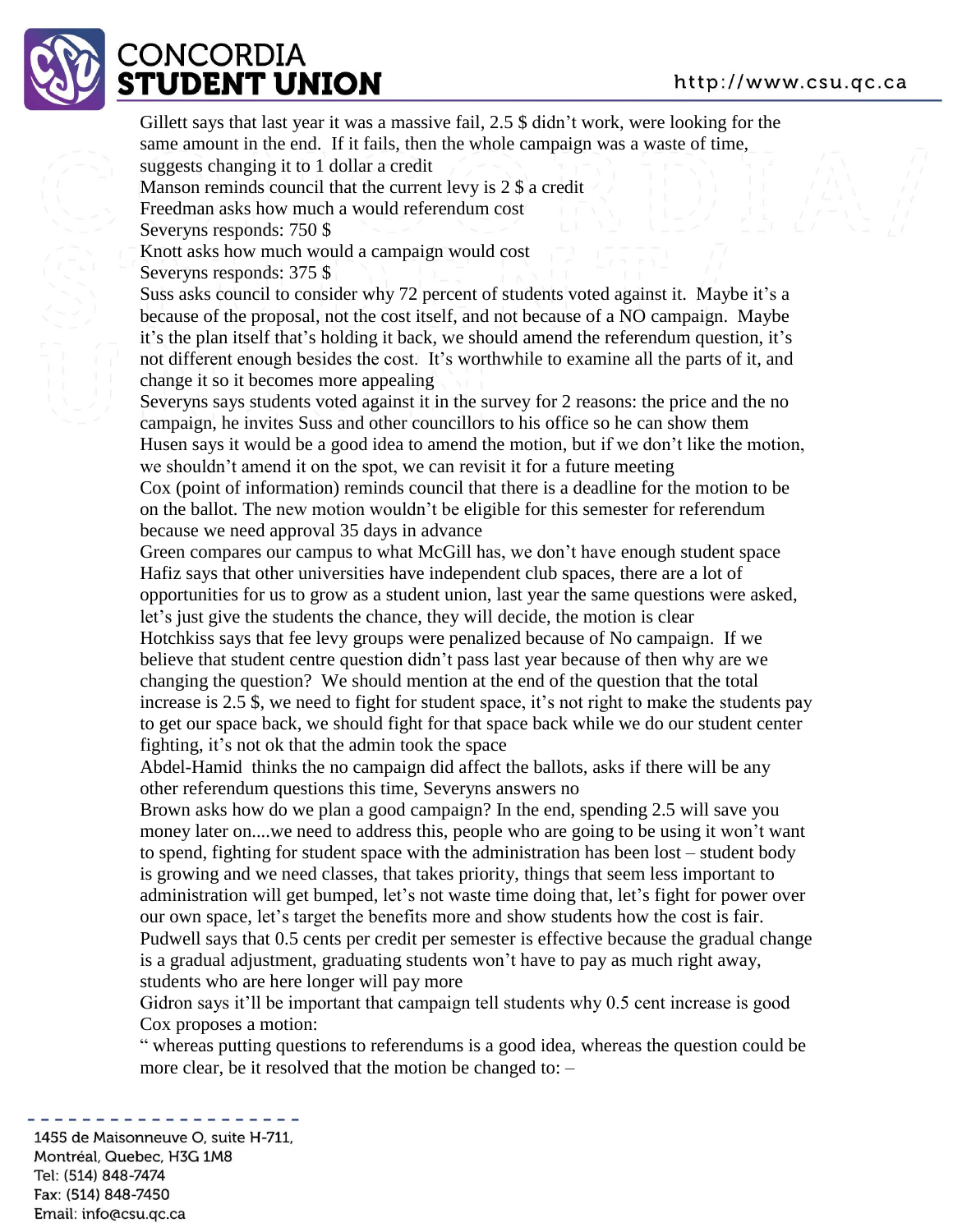

…for a total of 2.50 cents per credit at the end of 4 semesters, for a total of 2.5 cents in addition to the existing 2 dollars" Gill suggests adding that the final fee will be 4.5 \$ a credit. She says that uberculture has not chosen a side on the student centre issue

Cox motions to add explicitly stating 4.5 dollars per credit Husen motions to approve the amendment, seconded by Joel

# **MOTION TO APPROVE AMENDMENT BY COX**

Councillors vote

# **MOTION FAILS**

Husen motions to call the question, seconded by Gill Morgan points out confusion of 4 vs 5 semesters  $= 2.5$  \$

**MOTION TO CALL THE QUESTION** Councillors vote

#### **MOTION FAILS**

Revine says wording was still confusing Freedman reminds council that they need to vote to call the question on initial motion Cox proposed Husen motions to call the question, seconded

**MOTION TO CALL THE QUESTION**

Councillors vote

#### **MOTION PASSES**

**MOTION TO APPROVE THE AMENDMENT BY COX** Councillors Vote

#### **MOTION PASSES**

Husen motions to put question on referendum ballot, it's seconded Gill points out wording is confusing Tarondo says wording should be submitted to CEO Severyns clarifies question Husen says wording is no longer pertinent, now we must focus on the referendum – Gordo motions to reconsider the amendment that was made to the motion, seconded by Manson Knott says many problems still with the wording Barbosa says a lot of students still won't understand the new question Manson says it's important that we reconsider the amendment Husen motions to call the question, seconded by Gordo

### **MOTION TO CALL THE QUESTION**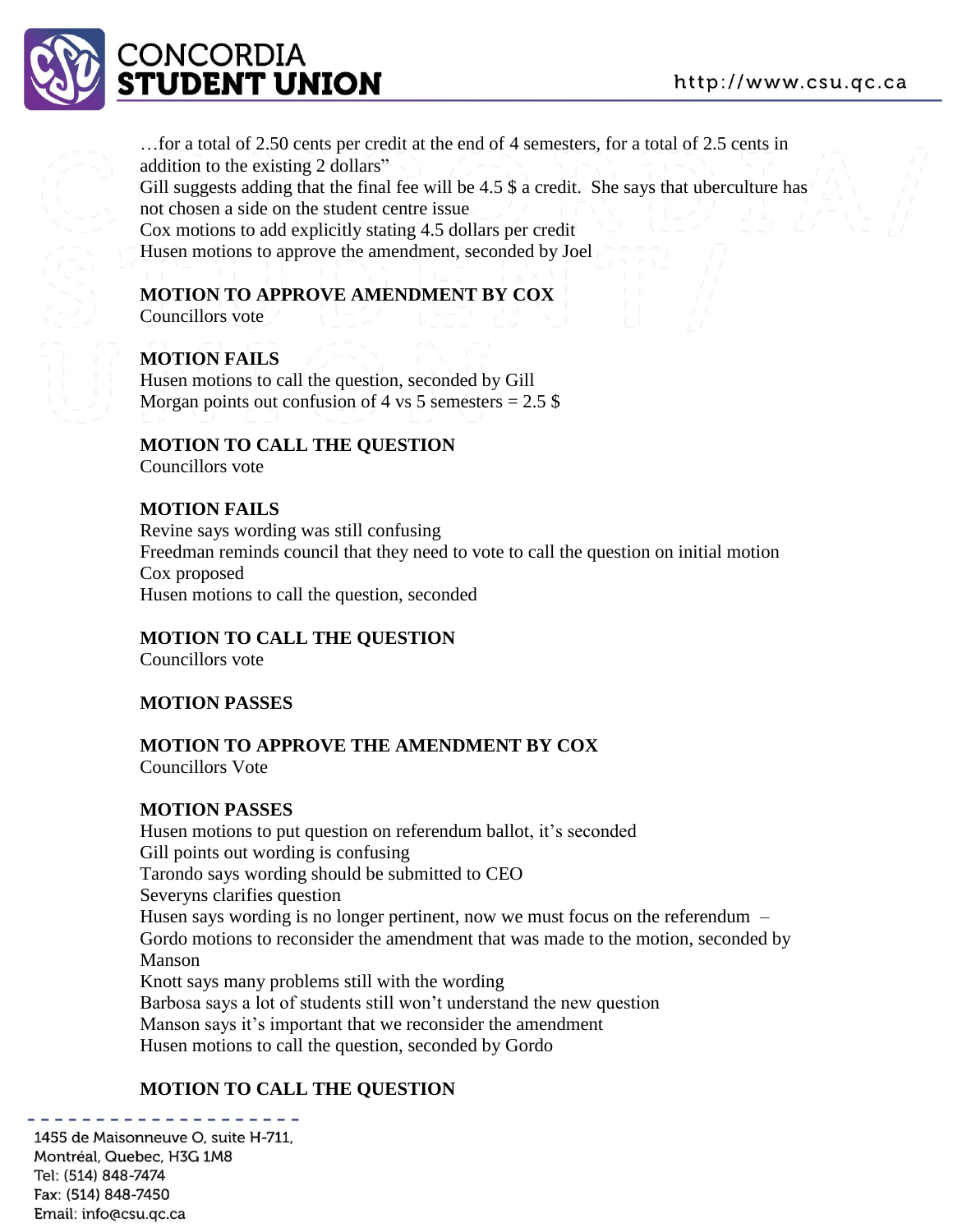

Councillors vote

# **MOTION PASSES**

# **MOTION TO REOPEN DISCUSSION ABOUT AMENDING WORDING OF**

#### **STUDENT CENTER REFERENDUM QUESTION** Councillors vote

# **MOTION PASSES**

Abdullahi says we are assuming students are stupid if they can't understand this motion Pudwell and Manson are offended by his comment, Abdullahi apologizes Brown asks how can we make it concise without making it redundant at the same time Suss doesn't understand why people are against making the question more clear Gillett motions to increase the existing fee by 1 dollar per credit, the motion is never seconded, therefore the motion fails.

Severyns reminds everyone that council already voted in favour of the question earlier Gorforth says that the current amendment has too much information in it, not clear Lucas says don't be redundant, don't add jargon, make it simple, just add the numbers you want to add

Shavit is against the total of 4.5 \$ being added, he thinks it would scare the students, and trusts the students to add the numbers

Hotchkiss says this discussion will go around in circles for a long time, council should make a recommendation, vote on what we want to include in the amendment, and then let the CEO rewrite it

Husen says let the CEO do the technical job, this is a redundant discussion Gidron points out that 4 semesters x 50 cents  $= 2.50$ , that's the problem, change the 4 semesters to a 5

Severyns – clarifies, will start paying in jan 2011

Knott moves that council recommend to the CEO that he revise the question to address the following ambiguities :

*Total 4 semesters Total 2.50 increase To a total of 4.50 Initial fee levy is 2 \$* Second by Husen Knott says council needs to work with the CEO and address concerns formally Husen moves to call the question, its seconded

# **MOTION THAT THE CEO REVISE THE QUESTION WITH THE 4 CRITERIA ABOVE**

Councillors vote **MOTION PASSES** 

Tarondo will forward the motion with the ambiguities to the CEO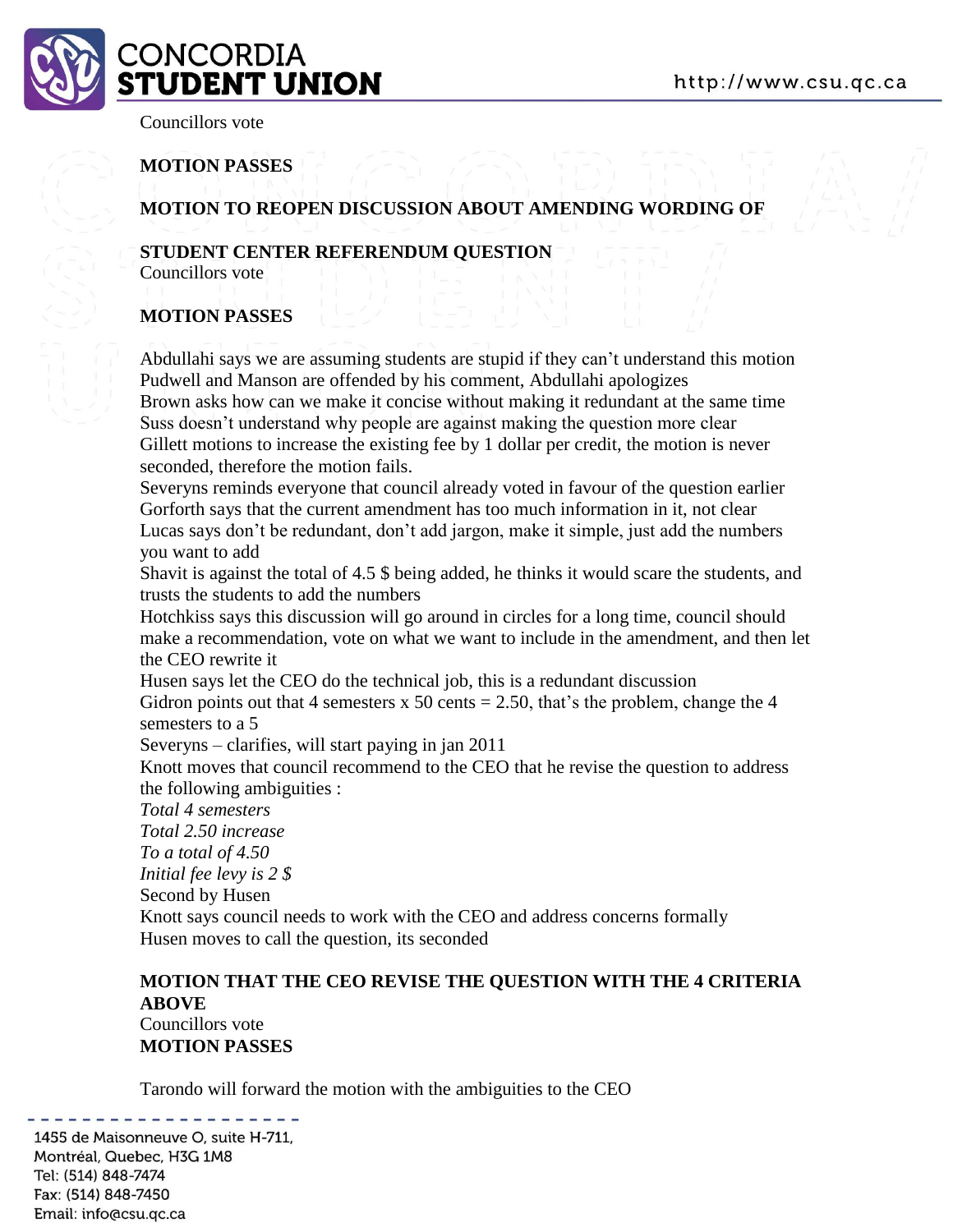

# **ONCORDIA TUDENT UNION**

Hafiz motions to put question on referendum ballot Husen motions to call the question, seconded by Seminara

# **MOTION TO CALL THE QUESTION**

Councillors vote

#### **MOTION PASSES**

Husen proposes motion, seconded by Gill "whereas we accepted the motion to commission the CEO to address the specified ambiguities, I would like to move to put the revised referendum question on the ballot"

# **MOTION TO PUT REVISED REFERENDUM QUESTION (AS SPECIFIED BY CEO) ON THE BALLOT**

Councillors vote

#### **MOTION PASSES**

**7.3 Motion for OCW information campaign**  Gordo motions for a 5 minute recess, seconded by Green

### **MOTION FOR a 5 MINUTE RECESS**

Councillors vote

#### **MOTION PASSES** at 9:58 pm

Meeting called to order at 10:11

Gillett presents OCW powerpoint: it is a free educational resource for people around the world, there are audiovisual recordings of lectures, free/open to students, makes use of creative commons, which is a free type of copyright that anyone can take, gives people the right to use works as long as they accredit the author, encourages people to adapt information, Gillett shows councillors the website

Gillett proposes motion:

WHEREAS, OCW would allow students to view course material before registering a course and continue to access the material long after graduation.

WHEREAS, OCW allows students to complement a current course, enhance personal knowledge, and plan a course of study.

WHEREAS, OCW advances education around the world through a global community in which knowledge and ideas are shared openly for the benefit of all.

WHEREAS, Students have access to OCW materials and are free to take and transform them.

WHEREAS, If students use OCW on campus, it will enlighten and educate, as well as promote the use and creation of OCW at Concordia.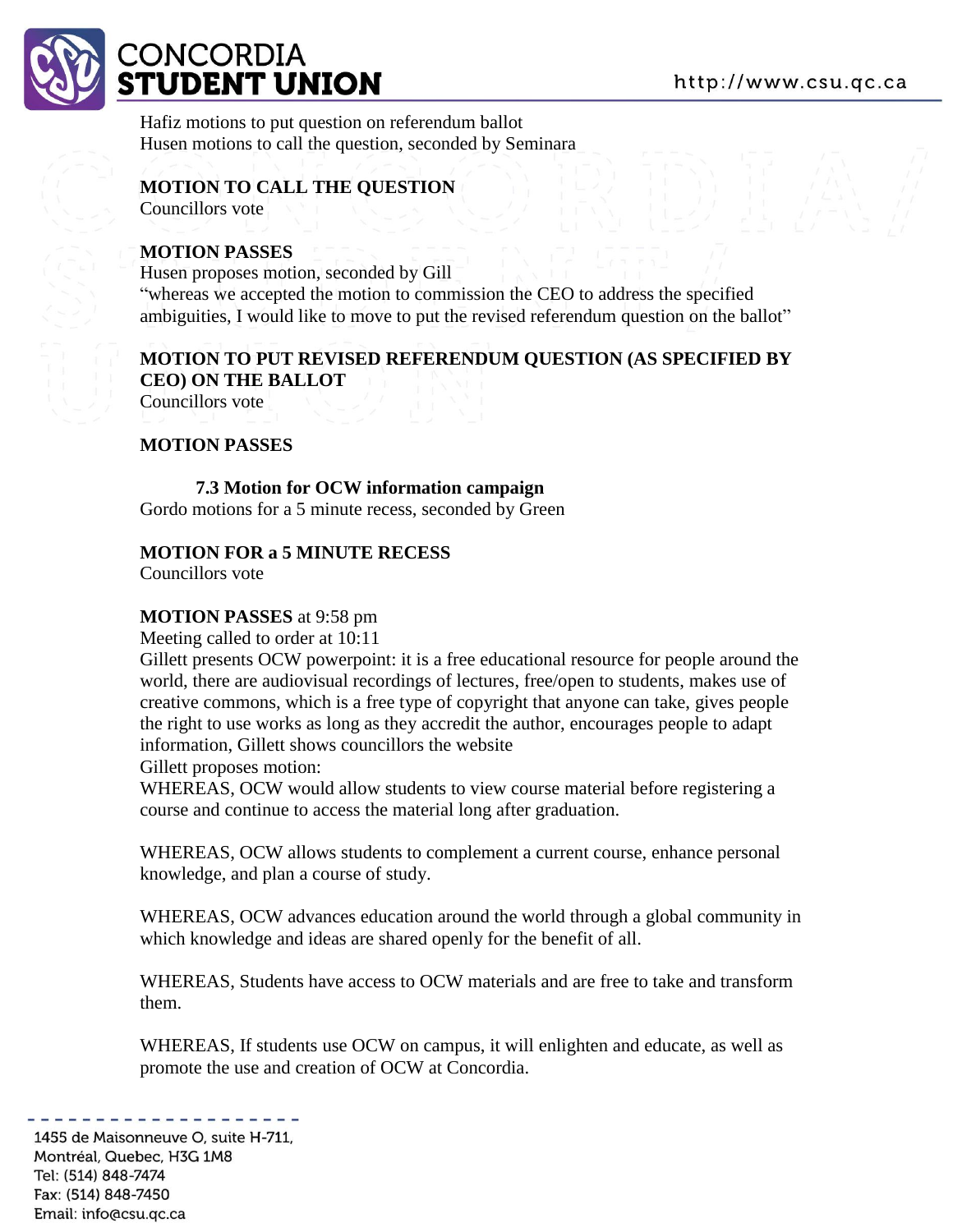# **CONCORDIA :TUDENT UNION**

BE IT RESOLVED THAT, an OCW information campaign be created to educate students about the benefits of the use and reuse of existing OCW materials, as well as the benefits of creating a Concordia OCW website.

Brown asks about the cost

Gillett explains they operate on a shoe string budget, there is no exact cost yet, but materials can be published online for free, essentially we would be asking professors to open Moodle to the entire world, MIT will show them how to modify it to make it open Pudwell asks what is the goal of the campaign?

Gillett says that students can't make the decision, but they need educate the professors about it, so they can bring it up to the Concordia administration, the goal is to educated students so that there is a demand for it

Mossaded says that who would be responsible for the committee needs to be included in the motion

Gillett proposes the academic committee, but this requires further discussion Revine says her teachers don't use Moodle, she needs more clarification

Gillett explains he wants to educate students about it, and then students can educate faculty and promote it by using it. He recognizes that it's an ambitious project and it can't be handled tonight

Freedman asks if his motion is about having an information campaign about it, Gillett answers yes.

Freedman asks if by passing this motion, is the CSU obligated to spend money on an information campaign?

Ling says it's a good idea, but it should be addressed to the ConU senate, there is a student rep on Senate, those students can submit it to APPC, and Gillett can motivate for it in a committee of 5-6 people, which would be more effective, as for campaign costs, the CSU would need a campaign proposal

Freedman says if the campaign budget is small, he's ok with it

Lucas reiterated that this issue is not within the CSU's power, all council can do is support, it must be taken to Senate

Abdullahi suggests to address to it to senate, and to create an ad hoc committee with Gillett as chair, versus implementing the academic committee

Abdullahi proposes motion :

### BE IT RESOLVED THAT

An ad hoc committee of 5 be appointed to create an information campaign to educate students about the benefits of the use and reuse of existing OCW materials, as well as the benefits of creating a Concordia OCW website, seconded by Freedman.

Green agrees with ad hoc committee, thinks ad hoc committee should present information at next council committee after talking to Senate

Pudwell says CSU supports the creative commons already, therefore they should take it on as a CSU

Brown motions to call the question, seconded by Freedman

# **MOTION TO CALL THE QUESTION**

Councillors vote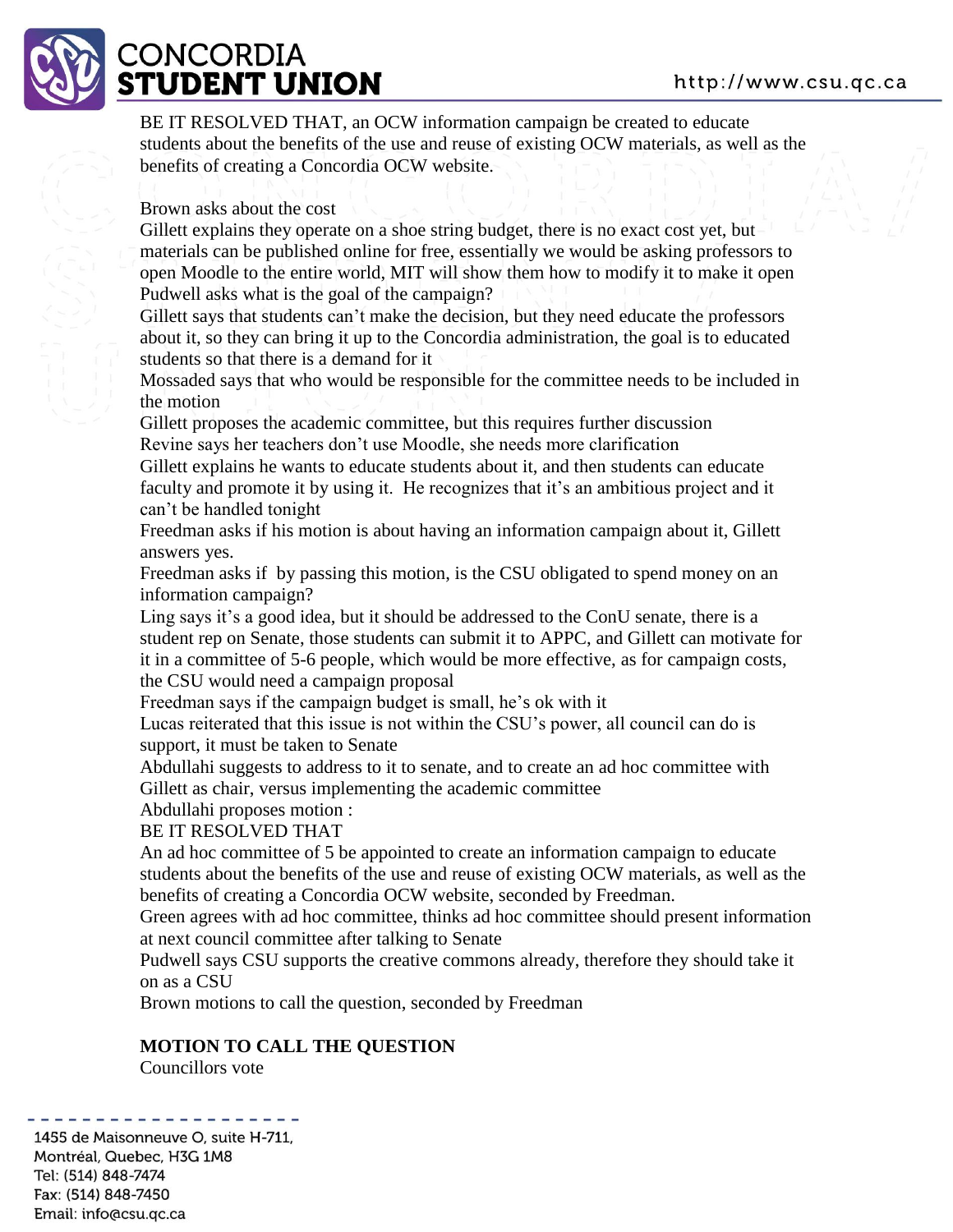

# **MOTION PASSES**

Gillett says he already brought it to the secretary at senate, it was put to a committee already, agenda was full at that meeting so it was pushed on to next month's agenda He says there is still much to be done by students, students need to promote the idea Hotchkiss asks what would be the goal of the ad hoc committee? Why is the committee going to be there ?

Gillett answers to handle the information campaign, a committee that will do what the motion states, need help from students and administration, need to get OCW to have an opportunity to be a leader in Canada, Freedman agrees

Khoriaty suggest opening a new club about OCW that could work with the CSU Gillett raises concern that if club is created, they have limited funding Brown motions to call the question, seconded by Hotchkiss

# **MOTION TO CALL THE QUESTION**

Councillors vote

# **MOTION PASSES**

#### **MOTION TO AMEND GILLETT'S ORIGINAL MOTION WITH DETAILS OF AD HOC COMMITTEE AS SPECIFIED**  Councillors vote

# **MOTION PASSES**

### **MOTION TO POSTPONE APPOINTMENT OF AD HOC COMMITTEE**

Freedman says the meeting is going too long, it can be done next meeting Pudwell suggests not putting it off

Brown says council is not as to the individual responsibilities, he suggests that Gillett oulines the responsibilities and it can be taken care of in a month

Gillett says first they can find professors who are already publishing material online, contact them, find out if they'd agree to putting their stuff on a centralized website, Gillett says he's not opposed to postponing, those interested in helping can send him an email and he'll start working on it

Green says it should be done now, to allow more time to prepare

Hotchkiss says that the only reason to table it would be to add a student at large Freedman motions to call the question

### **MOTION TO CALL THE QUESTION**

Councillors vote

### **MOTION PASSES**

### **MOTION TO POSTPONE APPOINTMENT OF AD HOC COMMITTEE**  Councillors vote

### **MOTION PASSES**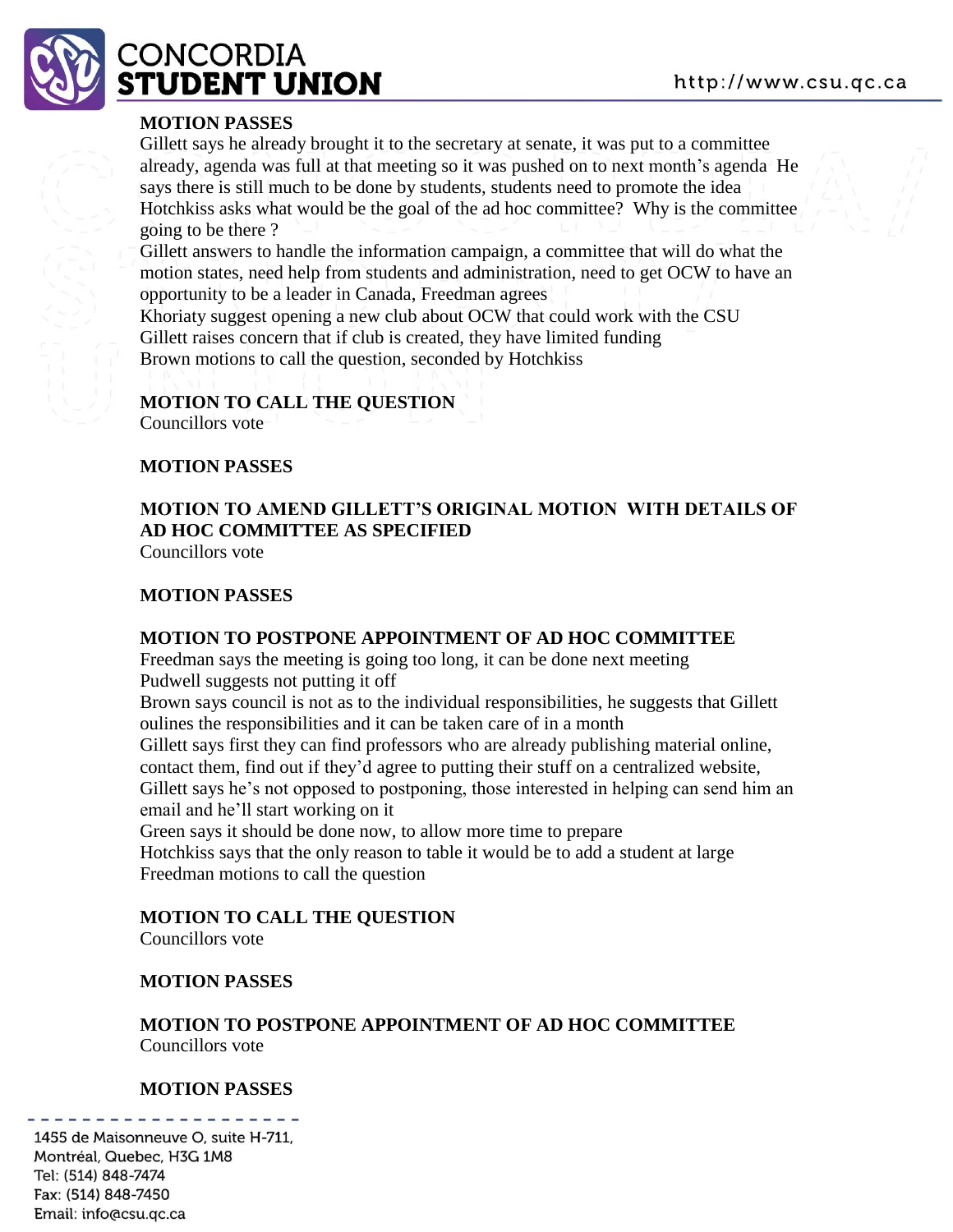

#### **8. Standing Committee's Reports**

8.1 Clubs and Space committee

Green proposes motion, it's seconded

"Whereas the Clubs and Space Committee has met to approve the creation of 6 new clubs, deny club status to one club and encourage two clubs to re-apply for club status Whereas the standing regulations of the CSU mandate Council to approve any decisions made by the Clubs and Space Committee

BIRT Council ratify the decisions regarding approving & denying club status that were made by the Clubs & Space Committee"

### **MOTION TO RATIFY DECISIONS OF CLUBS AND SPACE COMMITTEE** Councillors vote

# **MOTION PASSES**

8.2 Events committee This committee is taking care of Halloween events and Hive events 8.3 Custodial and Services Committee – hasn't met yet 8.4 Appointments Committee - hasn't met yet 8,5 Sustainability Committee - hasn't met yet 8.6 Academic Committee - hasn't met yet Freedman wants to withdraw from Loyola committee and join academic committee Pudwell explains there needs to be a vote to elect him into academic committee Abdel-Hamid wants to withdraw from woman's caucus Mossaded reminds council they need to vote on withdrawals Freedman doesn't know much about Loyola

# **MOTION TO ALLOW FREEDMAN TO RESIGN FROM LOYOLA COMMITTEE**

Councillors vote

### **MOTION PASSES**

8.7 External and Campaigns Committee discussed about upcoming campains ie. peace week, including interfaith dialogue and Elie Weisel 8.8 – Finance Committee submitted 3 out of 4 projects 8.9 Women's Caucus - hasn't met yet Mossaded suggest that the Women's caucus find out what happened to the money that was raised last year and what is it being used for Abdel-Hamid wants to withdraw, seconded by Goforth

# **MOTION TO ALLOW ABDEL-HAMID TO WITHDRAW FROM THE**

**WOMEN'S CAUCUS** Councillors vote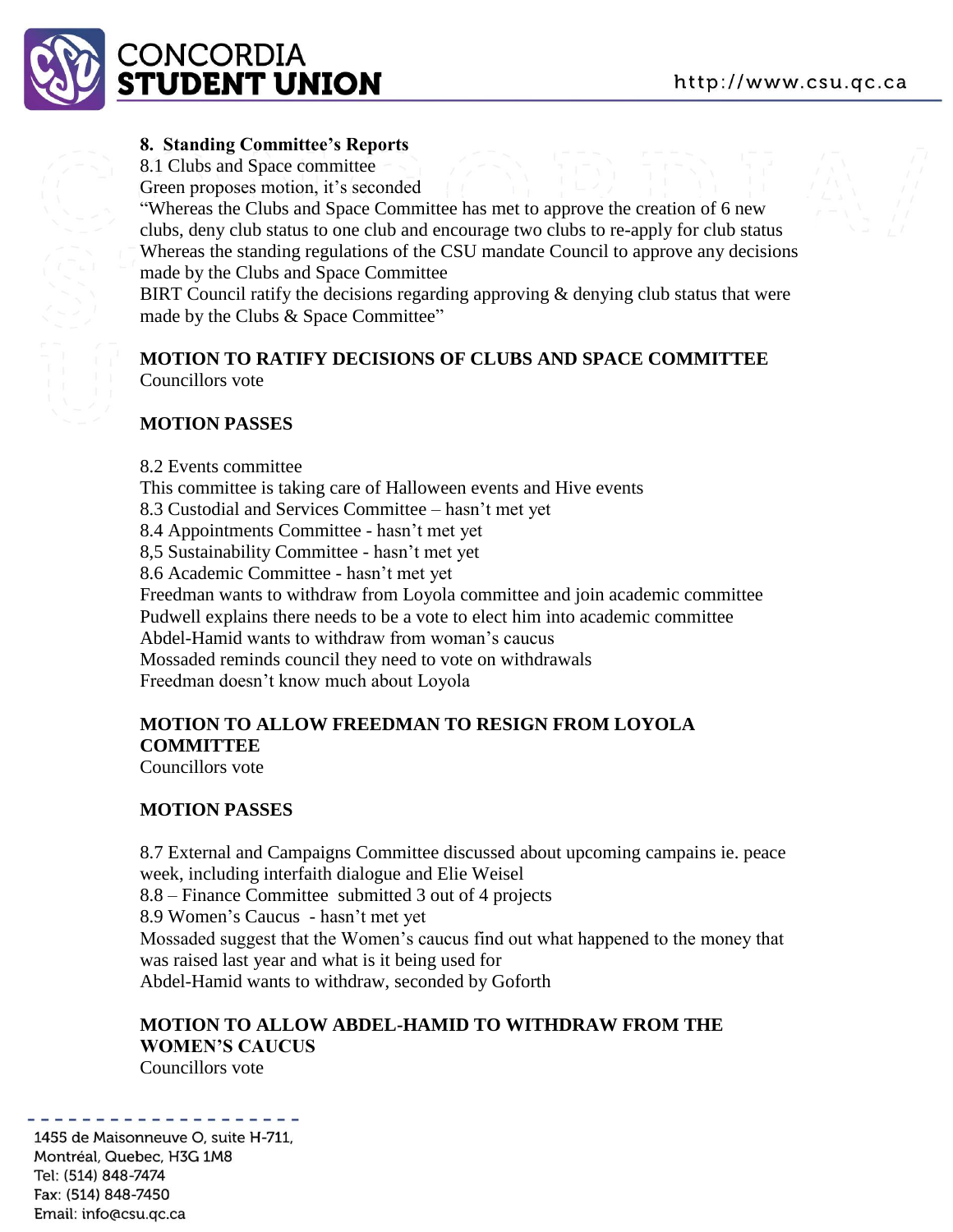



#### **MOTION PASSES**

#### **10. Report from university bodies**

10.1 Senate Talked about Curriculum changes that were suggested last year 10.2 Board of Governors They are restructuring the internal structure of BOG, CSU is still looking into how they will go about formulating their question 10.3 CCSL Talked about strategy to communicate with CCSL and the deadline for projects

#### **11. Unfinished business**

11.1 Student at large appointments

# **MOTION TO GO INTO CLOSED SESSION**

Councillors vote

#### **MOTION PASSES**

Meeting is now in CLOSED SESSION […] OPEN SESSION Luke is appointed to Clubs committee Oscar is appointed to Appointments committee Khalil is appointed to Finance committee The sustainability appointment will be postponed until next meeting 11.2 Appointments – Council Seat open for sustainability and academic committees Abdullahi motions for Freedman to join the academic committee, seconded by david

### **MOTION TO CALL THE QUESTION**

Councillors vote

### **MOTION PASSES**

**MOTION TO APPOINT FREEDMAN ON ACADEMIC COMMITTEE** Councillors vote

#### **MOTION PASSES**

Sustainability committee has 2 positions Pudwell nominates Goforth and Gidron, Goforth accepts, Gidron recinds Revine nominates Abdel-Hamid, she accepts Green nominates Gordo, he declines

#### **MOTION TO CALL THE QUESTION**

Councillors vote